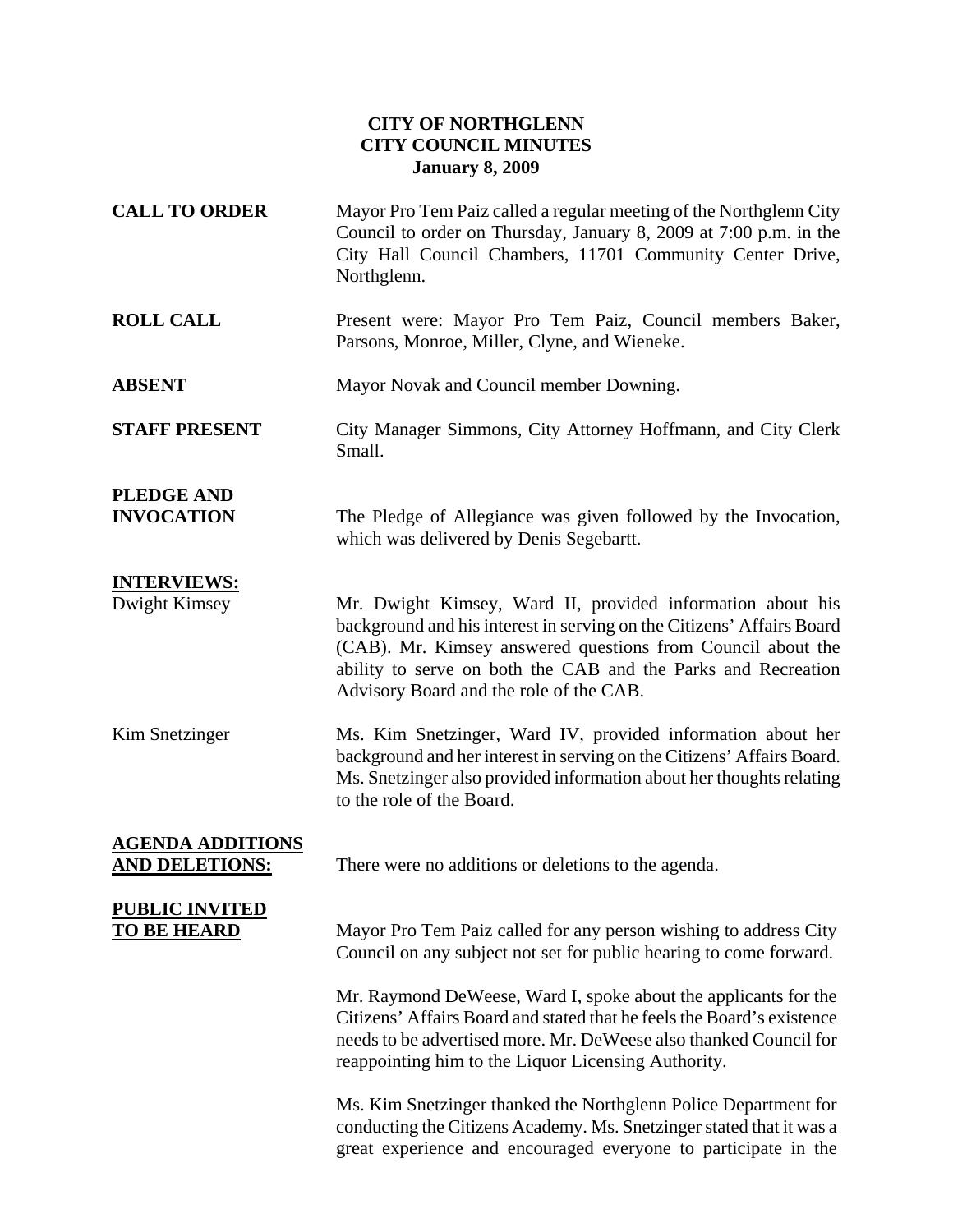program.

## **FINANCIAL REPORT**

| November 2008 Financial                          |                                                                                                                                                                                                                                                                                                                                              |
|--------------------------------------------------|----------------------------------------------------------------------------------------------------------------------------------------------------------------------------------------------------------------------------------------------------------------------------------------------------------------------------------------------|
| Statement & Bank<br><b>Reconciliation Update</b> | Mr. Jim Hayes, Acting Finance Director, provided a financial update<br>for the period ending November 30, 2008. Mr. Hayes spoke about<br>revenue and expenditures for the General Fund, Water and<br>Wastewater Fund, Stormwater Fund, and Sanitation Fund. Mr. Hayes<br>also reported on cash reserves and the City's investment portfolio. |
|                                                  | There were questions from Council about asking the Northglenn<br>Urban Renewal Authority (NURA) for reimbursement for design<br>costs related to the 104 <sup>th</sup> Avenue Bridge project and the status of the<br>City's investment in the Colorado Surplus Asset Fund Trust<br>(CSAFE).                                                 |
|                                                  | Mr. Hayes also provided an update on the bank reconciliation<br>project. He spoke about the items staff has discovered and stated that<br>it is a monumental project. Mr. Hayes spoke about the process being<br>used to reconcile the statements and noted that a detailed accounting<br>of the project would be provided to Council.       |
|                                                  | There were questions from Council about a corrective action plan for<br>the bank reconciliation and the status of hiring a Finance Director.                                                                                                                                                                                                 |
| <b>CONSENT AGENDA</b><br><b>MOTION TO PASS</b>   | Council member Parsons <b>MOVED</b> and it was <b>SECONDED</b> by<br>Council member Monroe to approve the consent agenda.                                                                                                                                                                                                                    |
| <b>MOTION PASSED</b>                             | There was no discussion and the motion <b>PASSED</b> .<br>IN FAVOR - Paiz, Baker, Parsons, Monroe, Miller, Clyne,<br>Wieneke.<br>OPPOSED - No one.<br>ABSENT -<br>Novak, Downing.                                                                                                                                                            |
|                                                  | The following items were approved on the consent agenda:<br>Minutes of the December 5, 2008 Special Meeting<br>Minutes of the December 11, 2008 Regular Meeting<br>CR-1 - Public Posting Places/Open Meetings Law                                                                                                                            |

■ CR-3 – Youth Commission Appointment – Amanda Wright

## **PUBLIC HEARINGS:**

CB-1677 – Special Private Occasion Permit

Security Requirements Mayor Pro Tem Paiz opened the public hearing and invited anyone wishing to speak either "for" or "against" CB-1677 to come forward. No one came forward and the public hearing was declared closed.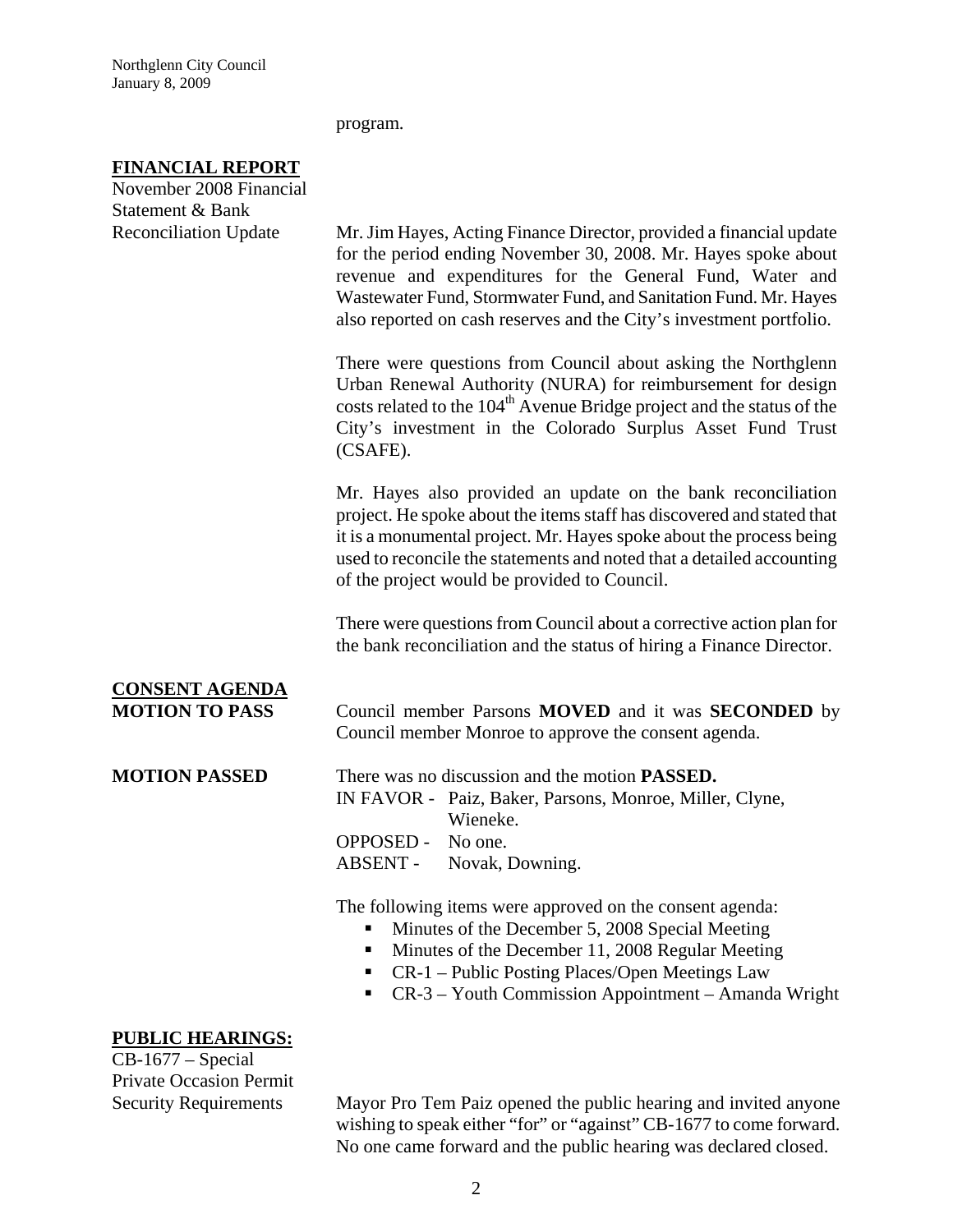Northglenn City Council January 8, 2009

## **ORDINANCES:**

| <b>Second Reading</b><br>$CB-1677$ – Special                   |                                                                                                                                                                              |
|----------------------------------------------------------------|------------------------------------------------------------------------------------------------------------------------------------------------------------------------------|
| <b>Private Occasion Permit</b><br><b>Security Requirements</b> | City Clerk Small read the title.                                                                                                                                             |
|                                                                |                                                                                                                                                                              |
| <b>MOTION TO PASS</b>                                          | Council member Monroe MOVED and it was SECONDED by<br>Council member Miller to approve CB-1677 on second reading.                                                            |
| <b>MOTION PASSED</b>                                           | There was discussion and the motion <b>PASSED</b> .<br>IN FAVOR - Paiz, Baker, Parsons, Monroe, Miller, Clyne,<br>Wieneke.                                                   |
|                                                                | <b>OPPOSED -</b><br>No one.<br>ABSENT -<br>Novak, Downing.                                                                                                                   |
| <b>RESOLUTIONS:</b><br>$CR-2-104^{\text{th}}$ Avenue           |                                                                                                                                                                              |
| <b>Bridge Enhancements IGA</b>                                 | City Clerk Small read the title.                                                                                                                                             |
| <b>MOTION TO PASS</b>                                          | Council member Monroe MOVED and it was SECONDED by<br>Council member Parsons to approve CR-2.                                                                                |
| <b>MOTION PASSED</b>                                           | There was discussion and the motion <b>PASSED</b> .<br>IN FAVOR - Paiz, Baker, Parsons, Monroe, Miller, Clyne,<br>Wieneke.                                                   |
|                                                                | <b>OPPOSED -</b><br>No one.<br>ABSENT -<br>Novak, Downing.                                                                                                                   |
| $CR-4-104^{\text{th}}$ Avenue<br><b>Bridge Enhancements</b>    |                                                                                                                                                                              |
| Design – Addendum $#2$                                         | City Clerk Small read the title.                                                                                                                                             |
| <b>MOTION TO PASS</b>                                          | Council member Monroe MOVED and it was <b>SECONDED</b> by<br>Council member Parsons to approve CR-4.                                                                         |
| <b>MOTION PASSED</b>                                           | There was discussion and the motion <b>PASSED</b> .<br>IN FAVOR - Paiz, Parsons, Monroe, Miller, Clyne, Wieneke.<br><b>OPPOSED -</b><br>Baker.<br>ABSENT-<br>Novak, Downing. |
| $CR-5 - Crosswalk$<br><b>Improvements Project</b>              | City Clerk Small read the title.                                                                                                                                             |
| <b>MOTION TO PASS</b>                                          | Council member Monroe <b>MOVED</b> and it was <b>SECONDED</b> by<br>Council member Miller to approve CR-5.                                                                   |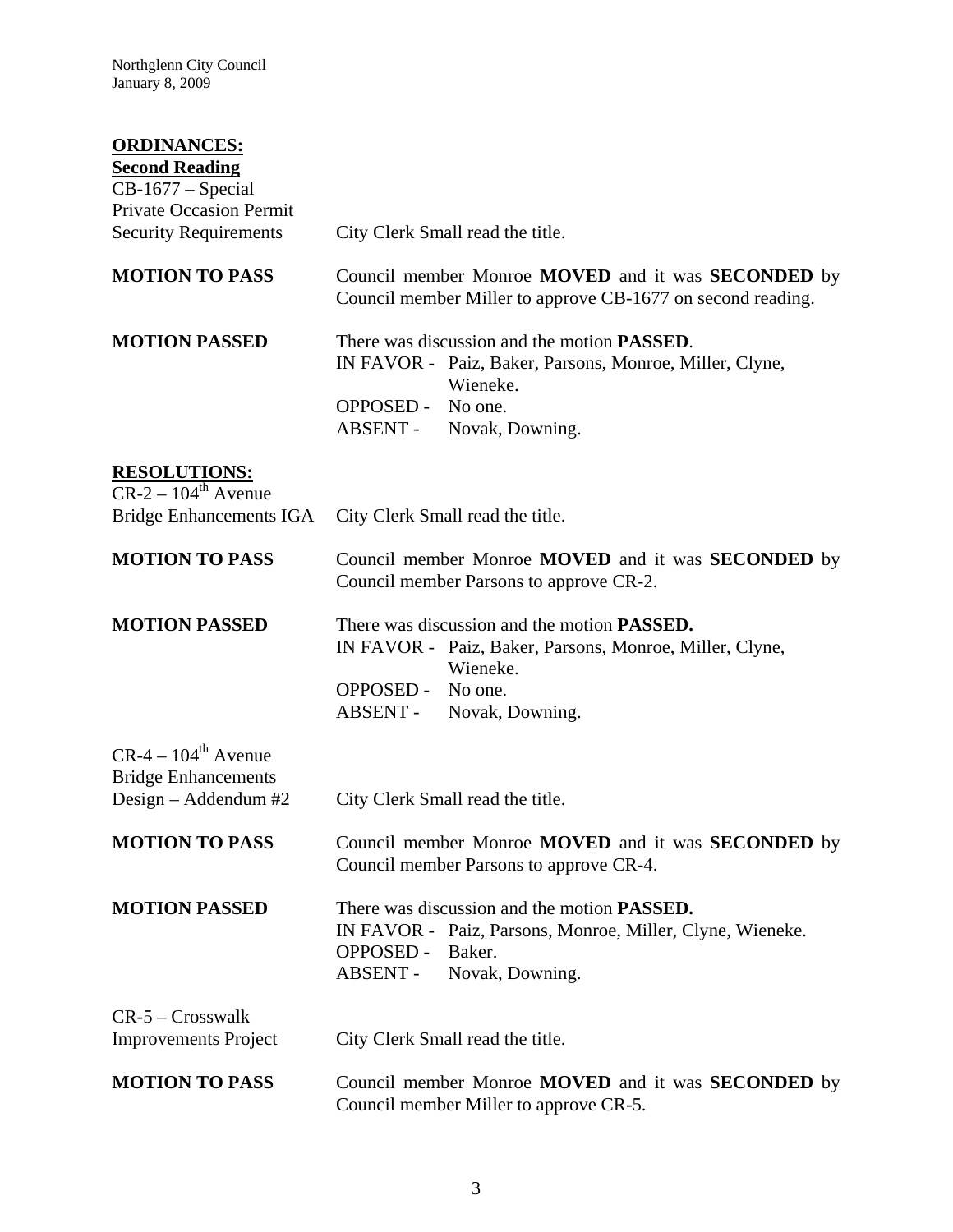Northglenn City Council January 8, 2009

| <b>MOTION TO TABLE</b>                                                        | Council member Wieneke MOVED and it was <b>SECONDED</b> by<br>Council member Baker to table CR-5.                                                                                                                                                                                                                                                                                                                                                                      |
|-------------------------------------------------------------------------------|------------------------------------------------------------------------------------------------------------------------------------------------------------------------------------------------------------------------------------------------------------------------------------------------------------------------------------------------------------------------------------------------------------------------------------------------------------------------|
| <b>MOTION PASSED</b>                                                          | There was discussion and the motion to table <b>PASSED</b> .<br>IN FAVOR - Paiz, Baker, Parsons, Monroe, Clyne, Wieneke.<br><b>OPPOSED -</b><br>Miller.<br>ABSENT -<br>Novak, Downing.                                                                                                                                                                                                                                                                                 |
| $CR-6 - 2009$ Street<br><b>Sweeper Purchase</b>                               | City Clerk Small read the title.                                                                                                                                                                                                                                                                                                                                                                                                                                       |
| <b>MOTION TO PASS</b>                                                         | Council member Monroe <b>MOVED</b> and it was <b>SECONDED</b> by<br>Council member Parsons to approve CR-6.                                                                                                                                                                                                                                                                                                                                                            |
| <b>MOTION PASSED</b>                                                          | There was discussion and the motion <b>PASSED</b> .<br>IN FAVOR - Paiz, Baker, Parsons, Monroe, Miller, Clyne,<br>Wieneke.<br>OPPOSED - No one.<br>ABSENT -<br>Novak, Downing.                                                                                                                                                                                                                                                                                         |
| $CR-7 - Records$<br><b>Maintenance Policy</b>                                 | City Clerk Small read the title.                                                                                                                                                                                                                                                                                                                                                                                                                                       |
| <b>MOTION TO PASS</b>                                                         | Mayor Pro Tem Paiz MOVED and it was SECONDED by Council<br>member Miller to approve CR-7.                                                                                                                                                                                                                                                                                                                                                                              |
| <b>FRIENDLY</b><br><b>AMENDMENT</b>                                           | A friendly amendment was accepted to delete Item C. and to revise<br>the title to refer to contract documents.                                                                                                                                                                                                                                                                                                                                                         |
| <b>MOTION PASSED</b>                                                          | There was discussion and the motion including the friendly<br>amendment PASSED.<br>IN FAVOR - Paiz, Baker, Parsons, Monroe, Miller, Clyne,<br>Wieneke.<br><b>OPPOSED -</b><br>No one.<br>ABSENT -<br>Novak, Downing.                                                                                                                                                                                                                                                   |
| <b>Action Item: Request</b><br>for Exceptions to CR-167/<br>Resolution 08-156 | City Manager Simmons provided information about the request for<br>exceptions to the hiring freeze for the positions of Finance Director,<br>Public Works Director, Accounting Manager, and Meter Reader. Mr.<br>Simmons also provided information about budget implications, other<br>vacancies, and seasonal recruitment.<br>There was discussion about considering additional positions in the<br>budget review. Council member Wieneke stated that he would prefer |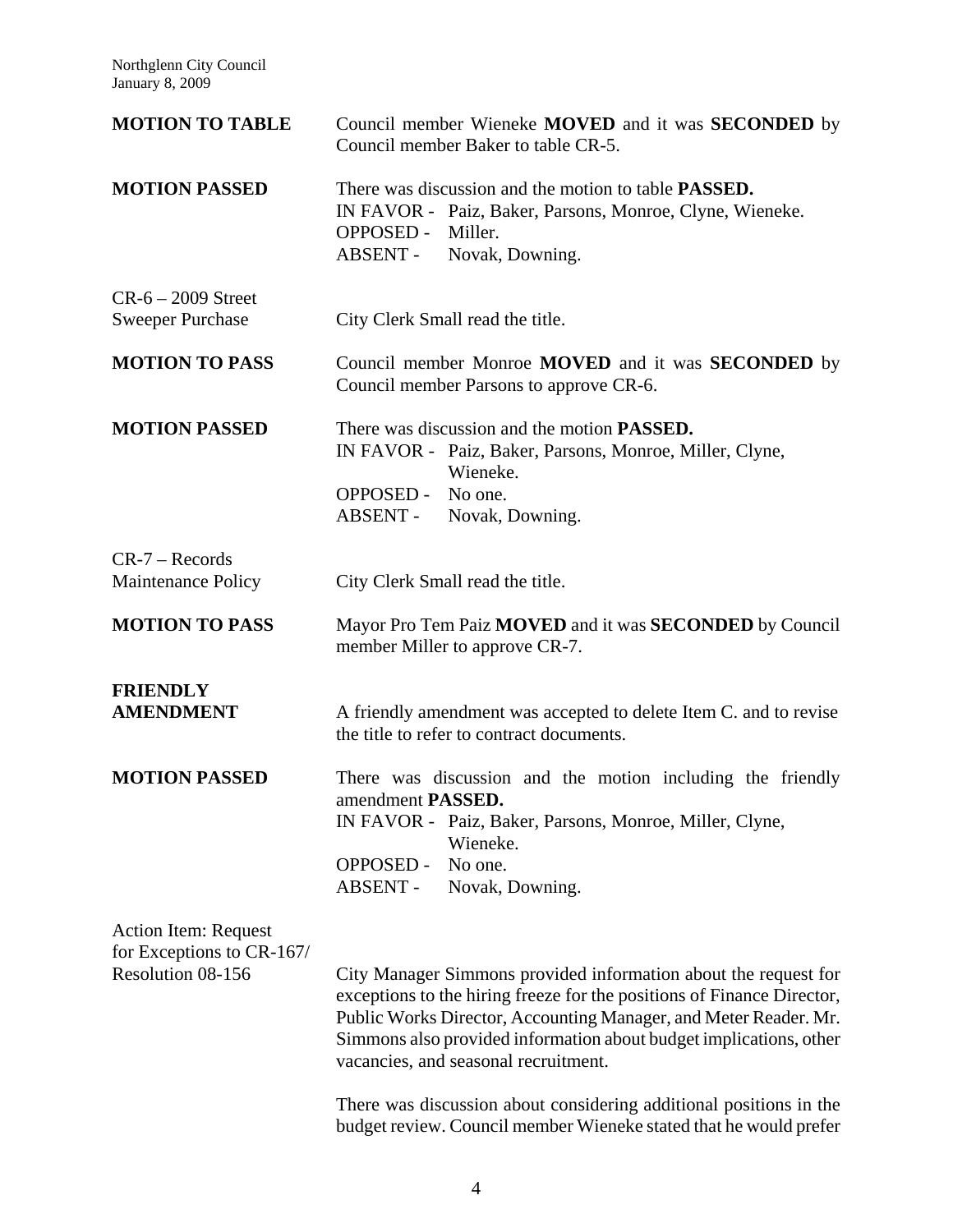Northglenn City Council January 8, 2009

to make an exception for the Deputy City Clerk position in addition to the four recommended by City Manager Simmons. **MOTION TO PASS** Council member Wieneke **MOVED** and it was **SECONDED** by Council member Monroe to approve the four hiring exceptions as recommended by the City Manager and a fifth exception for the Deputy City Clerk position. **MOTION PASSED** There was discussion and the motion **PASSED.** IN FAVOR - Baker, Parsons, Monroe, Miller, Wieneke. OPPOSED - Paiz, Clyne. ABSENT - Novak, Downing. **DISCUSSION ITEMS:** Membership Dues Mayor Pro Tem Paiz spoke about the City's 2009 membership dues for organizations and potentially reviewing these ongoing expenditures. Mayor Pro Tem Paiz stated that information had been requested from organizations, and asked if Council would prefer to discuss the issue at an upcoming study session. There was discussion about the services provided by the organizations and the need to review the budget before renewing the memberships. Council asked to receive information on how staff utilizes the organizations and whether or not there would be consequences for not renewing the memberships before a review can be conducted. City Manager Simmons stated that two organizations had requested to make presentations to Council regarding their services, and there was discussion about the number of items scheduled for upcoming meetings. It was the consensus of Council to add this item to the January 29, 2009 study session for discussion. **COMMUNICATIONS** COUNCIL Council member Monroe stated that the Union Pacific Railroad is storing unused cars on the railroad tracks between 144<sup>th</sup> Avenue and 128<sup>th</sup> Avenue. She stated that the storage of cars could cause safety issues, provide a media for graffiti, and be used by transients. Council member Monroe reported that a meeting regarding the issue would be held tomorrow evening at 6:30 p.m. at the Margaret Carpenter Recreation Center. Mayor Pro Tem Paiz wished everyone a Happy New Year, and reported that she had attended the reception to honor Mayor Novak last month at the Governor's mansion.

Council member Miller also wished everyone a Happy New Year.